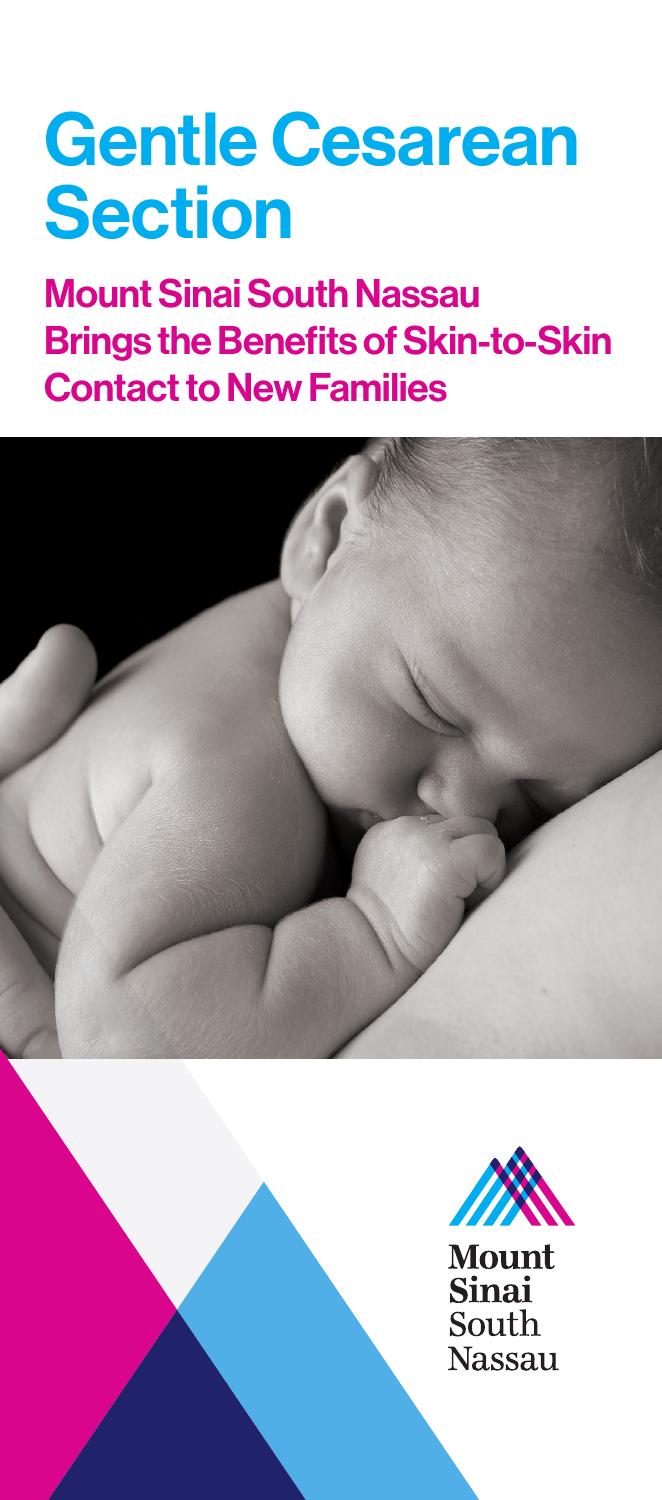# **We bring the beauty and magic of skin-to-skin contact to all our families.**

Skin-to-skin is the closest babies can be to the warmth and security of their mother's womb. Skin-to-skin after a cesarean section is a way to help babies make a better transition into the outside world.

### Baby benefits of skin-to-skin:

- Less crying, more security
- Breathing is better
- Temperature is regulated
- Blood Sugar is better controlled
- Breastfeeding is easier
- Helps baby's immunity

#### Mom benefits of skin-to-skin:

- Bonding starts sooner
- Breastfeeding starts sooner
- Mom is more relaxed, calm
- Better pain control

If mom cannot hold baby skin-to-skin for any reason, birth partner can step in and begin skin-to-skin contact in the operating room.

### We offer our mothers who are having a cesarean section:

# "The Golden Hour"

• You can see your baby through our special clear drape.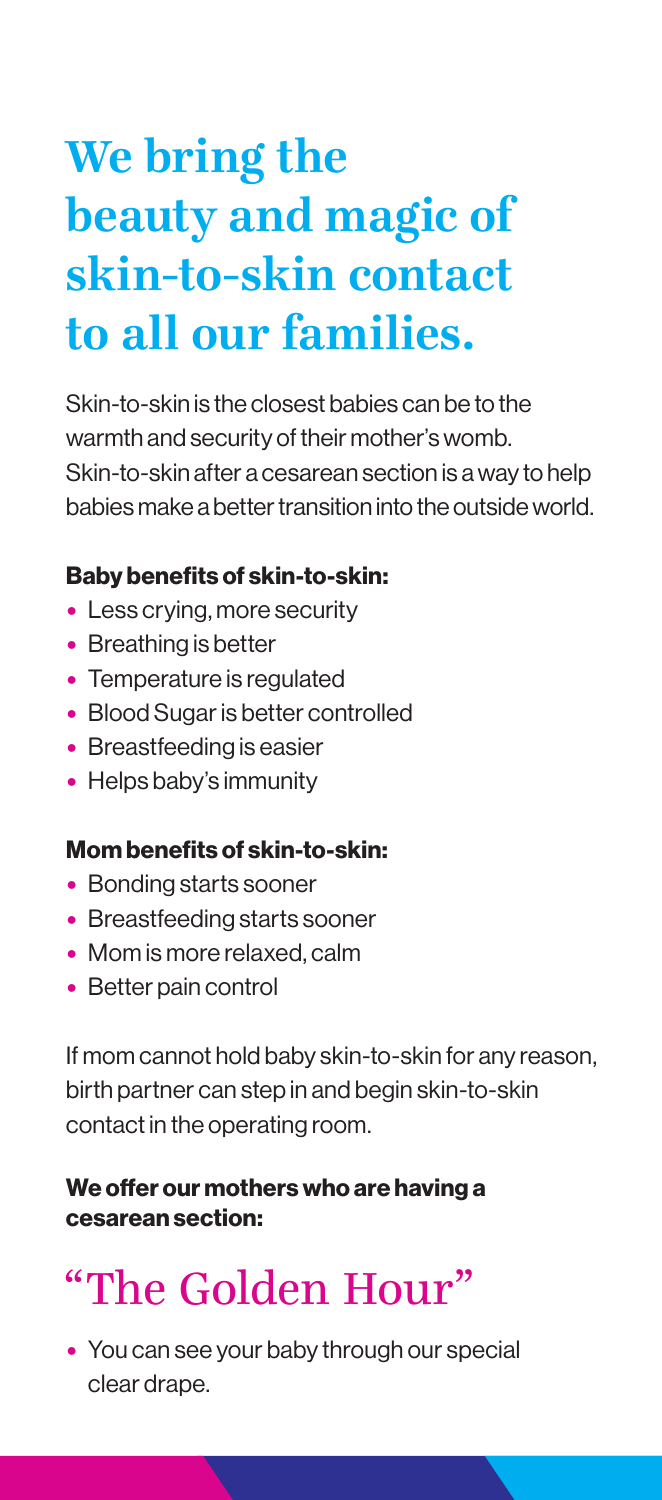

# *"I couldn't believe I was able to see my baby's first breath and cry! It was amazing!"*

- You can hold your baby in skin-to-skin contact moments after birth.
- We lower the blue panel in our special clear drape.
- After a doctor checks your baby, the nurse will place your baby skin-to-skin across your chest and stay with you while you hold your baby. Your nurse can even help you to begin breastfeeding.